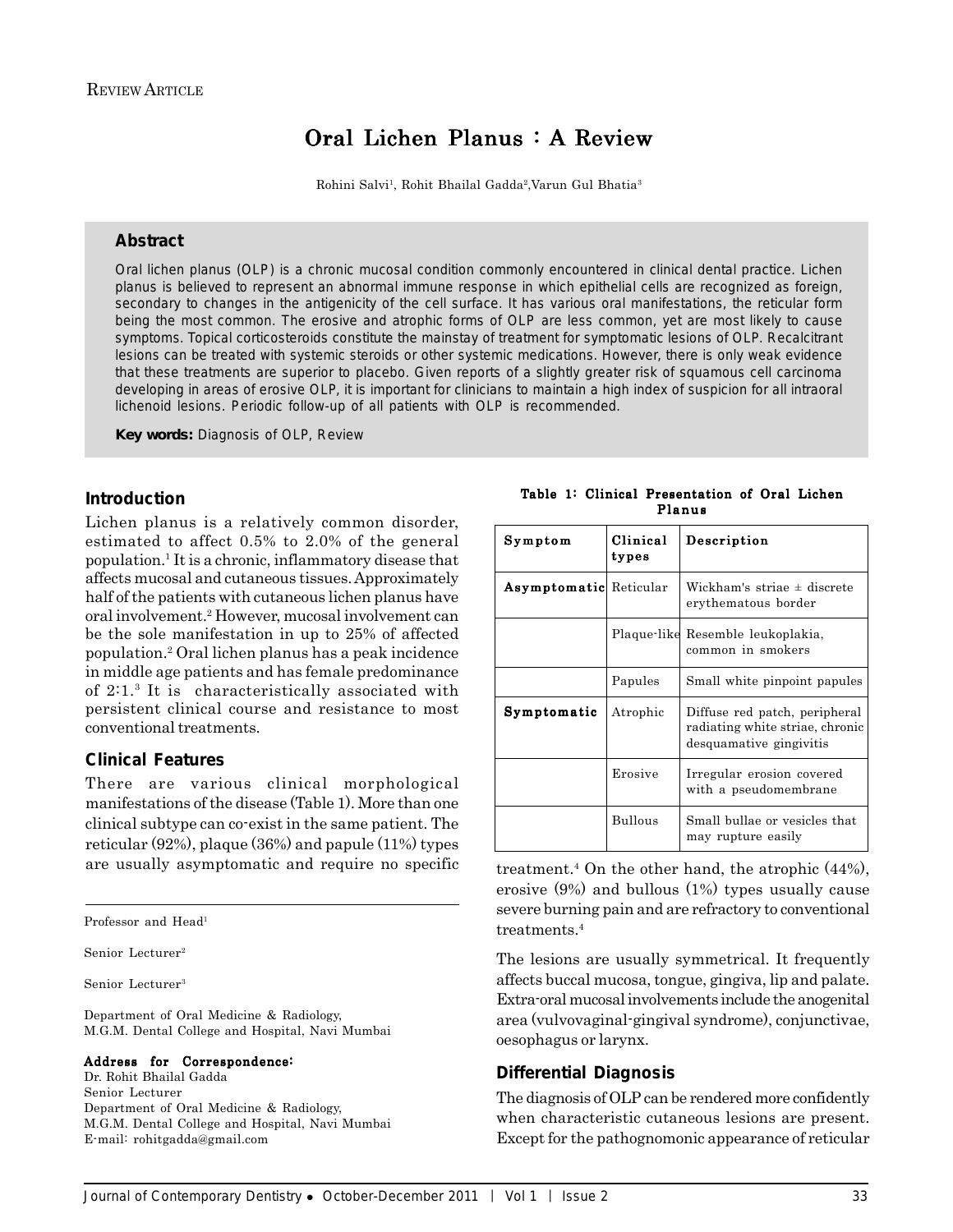OLP (white striae occurring bilaterally on the buccal mucosa), in most cases histopathologic evaluation of lesional tissue is required to obtain a definitive diagnosis.

The differential diagnosis of erosive OLP includes squamous cell carcinoma, discoid lupus erythematosus, chronic candidiasis, benign mucous membrane pemphigoid, pemphigus vulgaris, chronic cheek chewing, lichenoid reaction to dental amalgam or drugs, graft-versus-host disease (GVHD), hypersensitivity mucositis and erythema multiforme.<sup>5</sup> The plaque form of reticular OLP can resemble oral leukoplakia.

The classic histopathologic features of OLP include liquefaction of the basal cell layer accompanied by apoptosis of the keratinocytes, a dense band-like lymphocytic infiltrate at the interface between the epithelium and the connective tissue, focal areas of hyperkeratinized epithelium (which give rise to the clinically apparent Wickham's striae) and occasional areas of atrophic epithelium where the rete pegs may be shortened and pointed (a characteristic known as sawtooth rete pegs.<sup>5</sup> Although the histopathologic features of OLP are characteristic, other conditions, such as lichenoid reaction to dental amalgam and drugs, may exhibit a similar histologic pattern.

The histopathologic diagnosis of OLP can be complicated by the presence of superimposed candidiasis; diagnosis can also be more difficult if the biopsy exhibits an ulcerated surface. In these situations, the biopsy findings are sometimes interpreted as representing a nonspecific chronic inflammatory process.6 On occasion, the histo-pathologic features are equivocal, and the oral pathologist examining the submitted tissue may recommend that a second biopsy be performed to obtain fresh tissue for immunofluorescence.7 Immunofluorescent examination of OLP lesional tissue usually demonstrates deposition of fibrinogen along the basement membrane zone.

# **Clinical Significance**

OLP is one of the most common mucosal conditions affecting the oral cavity.8 Therefore dentists in clinical practice will regularly encounter patients with this condition. Because patients with the atrophic and erosive forms of OLP typically experience significant discomfort, knowledge of the treatment protocols available is important. The similarity of OLP to several

other vesiculoulcerative conditions, some of which can lead to significant morbidity, makes accurate diagnosis essential. For example OLP and GVHD can have similar histologic and clinical presentations. GVHD is a serious condition that occurs in bone marrow transplant patients when transplanted marrow cells react against host tissues. The extent of oral involvement is highly predictive of the severity and prognosis of GVHD.9

Erosive OLP and lichenoid drug reactions can be indistinguishable both histologically and clinically. Some of the drugs commonly associated with lichenoid reactions are nonsteroidal anti-inflammatory drugs, diuretics, angiotensin-converting enzyme inhibitors, beta-blockers and antimicrobials.<sup>10</sup>

It is also necessary to distinguish isolated erosive or reticular lesions from lichenoid reactions to dental amalgam.11 Lichenoid reactions to amalgam do not migrate, they occur on mucosal tissue in direct contact with the restoration, and they resolve once amalgam restoration is removed.11 Some studies indicate an increased risk of squamous cell carcinoma in patients with OLP lesions.<sup>12-15</sup> This increased risk appears most common with the erosive and atrophic forms and in cases of lesions of the lateral border of the tongue. Other studies suggest that in some cases of purported malignant transformation, the malignancy may not have developed from true lesions of OLP but may instead have arisen from areas of dysplastic leukoplakia with a secondary lichenoid inflammatory infiltrate.16,17 A review of previously published studies concluded that the risk of developing squamous cell carcinoma in patients with OLP is approximately 10 times higher than that in the unaffected general population.18 Other published reports have noted a possible association between OLP and hepatitis  $C<sub>19</sub>$ sclerosing cholangitis, and primary biliary cirrhosis.<sup>20</sup>

# **Treatment**

There is currently no cure for OLP. Excellent oral hygiene is believed to reduce the severity of the symptoms, but it can be difficult for patients to achieve high levels of hygiene during periods of active disease. Treatment is aimed primarily at reducing the length and severity of symptomatic outbreaks. Asymptomatic reticular and plaque forms of OLP do not require pharmacologic intervention. Algorithm for the management of oral lichen planus is shown in Fig.  $1.^{21}$ .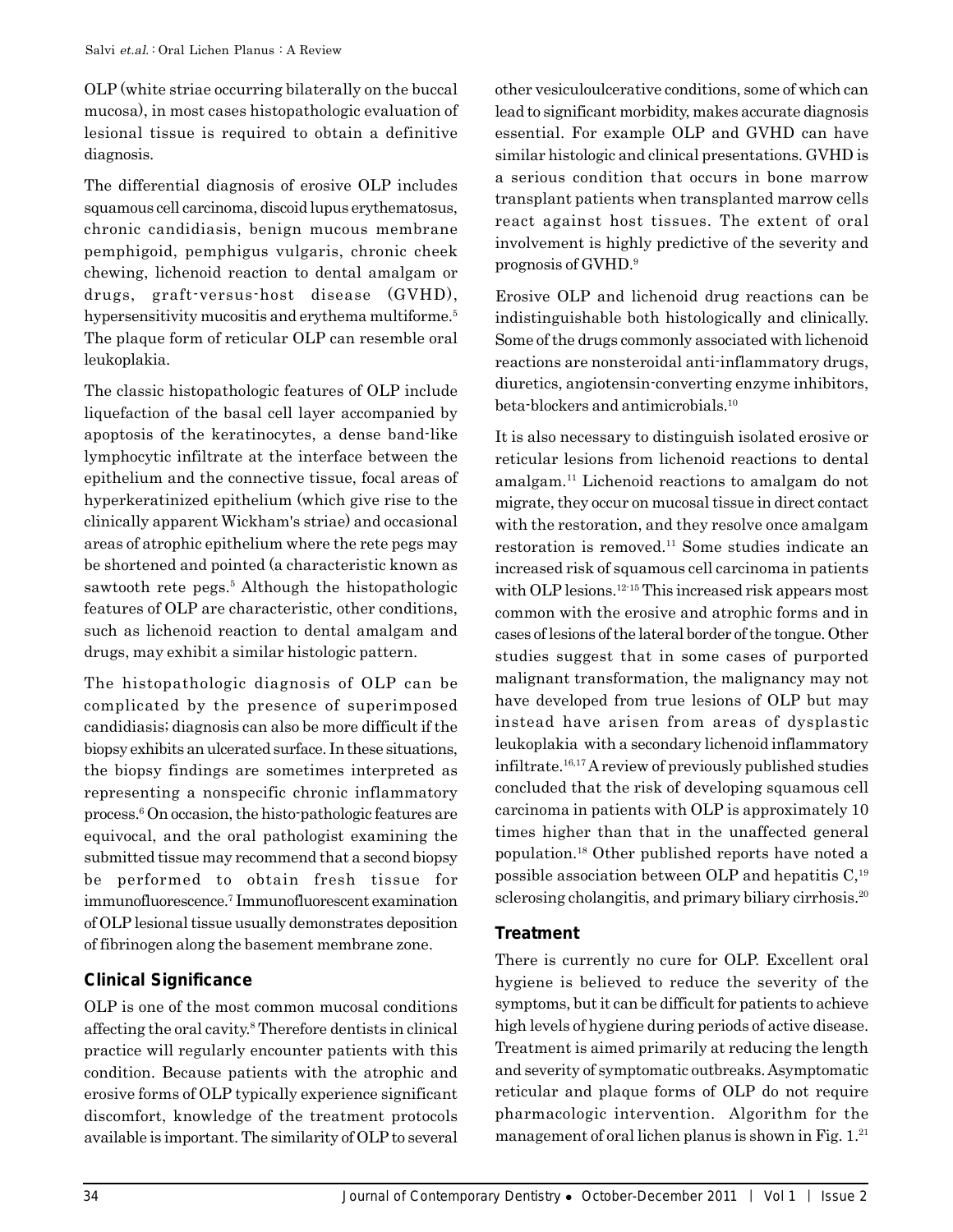

#### Fig. 1: Algorithm for the management of oral lichen planus

# **Corticosteroids**

The most widely accepted treatment for lesions of OLP involves topical or systemic corticosteroids to modulate the patient's immune response. Topical corticosteroids are the mainstay in treating mild to moderately symptomatic lesions. Options (presented in terms of decreasing potency) include 0.05% clobetasol propionate gel, 0.1% or 0.05% betamethasone valerate gel, 0.05% fluocinonide gel, 0.05% clobetasol butyrate ointment or cream, and 0.1% triamcinolone acetonide ointment.<sup>22</sup> Patients are instructed to apply a thin layer of the prescribed topical corticosteroid up to 3 times a day, after meals and at bedtime. The gel or ointment can be applied directly or can be mixed with equal parts Orabase(a gelatin-pectin-sodium carboxymethylcellulose-based oral adhesive paste, ConvaTec, Division of Bristol-Myers Squibb, Montreal, Que.) to facilitate adhesion to the gingival tissues. These solutions can be prepared by a compounding pharmacy. Patients should be instructed to gargle with 5 mL of the solution for 2 minutes after meals and at night. After rinsing, the solution should be expectorated, and nothing should be taken by mouth for one hour. Alternative delivery methods include the use of custom trays to serve as reservoirs for the corticosteroid. The advantage of topical steroid application is that side effects are fewer than with systemic administration. Adverse effects include candidiasis, thinning of the oral mucosa and discomfort on application. Topical

formulations of the more potent corticosteroids can cause adrenal suppression if used in large amounts for prolonged periods or with occlusive dressings. The lowest-potency steroid that proves effective should be used. Intralesional injection of corticosteroid for recalcitrant or extensive lesions involves the subcutaneous injection of 0.2-0.4 mL of a 10 mg/mL solution of triamcinolone acetonide by means of a 1.0 mL 23- or 25-gauge tuberculin syringe.

Systemic steroid therapy should be reserved for patients in whom OLP lesions are recalcitrant to topical steroid management. Dosages should be individualized according to the severity of the lesions and the patient's weight and should be modified on the basis of the patient's response to treatment. The oral dose of prednisone for a 70-kg adult ranges from 10-20 mg/ day for moderately severe cases to as high as 35 mg/ day  $(0.5 \text{ mg/kg} \text{ daily})$  for severe cases.<sup>23</sup> Prednisone should be taken as a single morning dose to reduce the potential for insomnia and should be taken with food to avoid nausea and peptic ulceration. Significant response should be observed within one to 2 weeks.

### **Other Treatment Modalities**

Twice-daily topical application of compounded 0.1% tacrolimus ointment was recently reported to be effective in controlling symptoms as well as clearing lesions of OLP.<sup>24</sup> Tacrolimus is a macrolide immunosuppressant with a mechanism of action